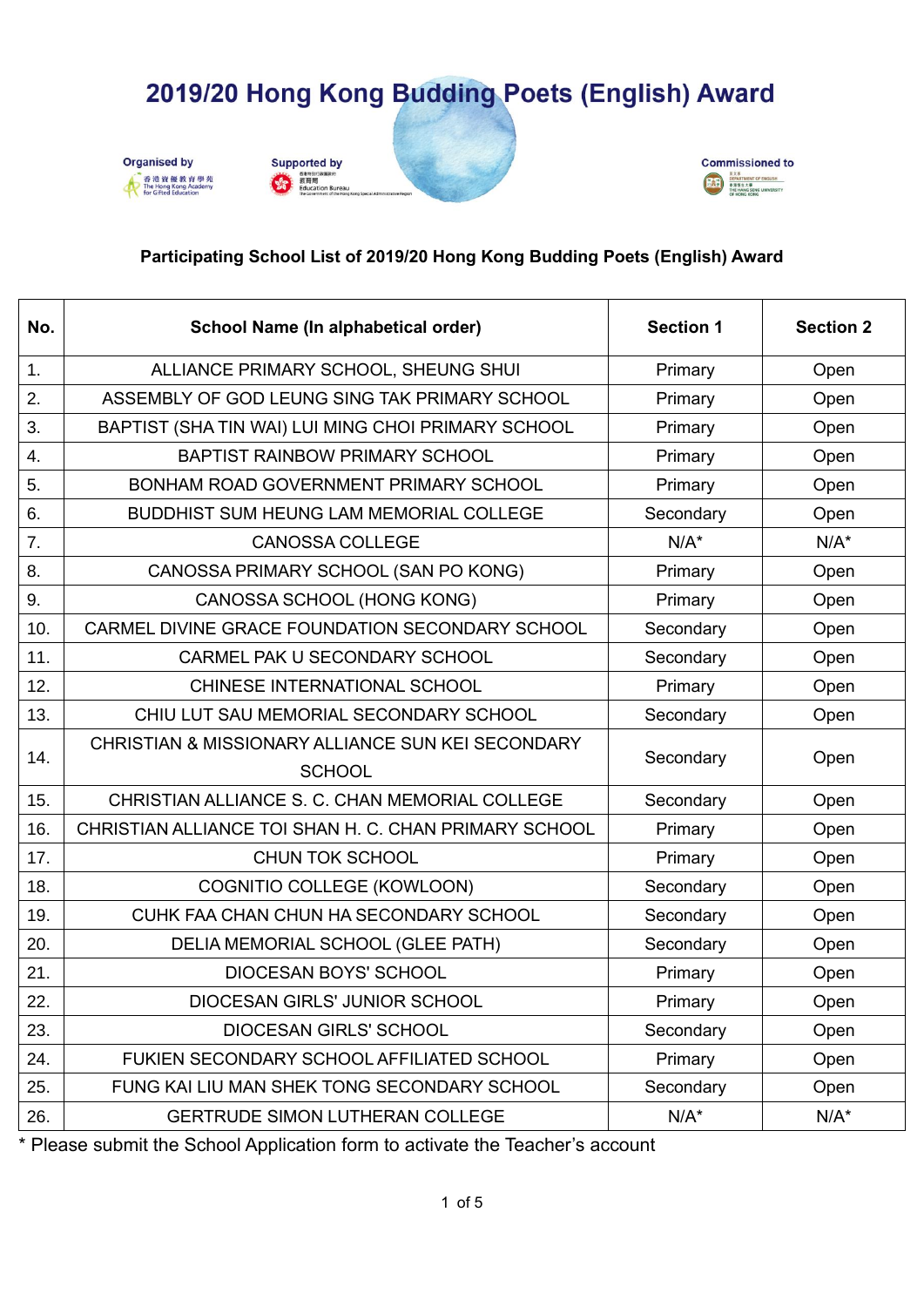







#### **Participating School List of 2019/20 Hong Kong Budding Poets (English) Award**

| No. | School Name (In alphabetical order)                 | <b>Section 1</b> | <b>Section 2</b> |
|-----|-----------------------------------------------------|------------------|------------------|
| 27. | GOOD HOPE PRIMARY SCHOOL CUM KINDERGARTEN           | Primary          | Open             |
| 28. | GOOD HOPE SCHOOL                                    | Secondary        | Open             |
| 29. | <b>HEEP YUNN PRIMARY SCHOOL</b>                     | Primary          | Open             |
| 30. | <b>HEEP YUNN SCHOOL</b>                             | Secondary        | Open             |
| 31. | <b>HKUGA COLLEGE</b>                                | Secondary        | Open             |
| 32. | HO LAP PRIMARY SCHOOL (SPONSORED BY SIK SIK YUEN)   | Primary          | Open             |
| 33. | HOLY ANGELS CANOSSIAN SCHOOL                        | Primary          | Open             |
| 34. | HOLY FAMILY CANOSSIAN COLLEGE                       | Secondary        | Open             |
| 35. | HOMANTIN GOVERNMENT SECONDARY SCHOOL                | Secondary        | Open             |
| 36. | HONG KONG ADVENTIST ACADEMY                         | Secondary        | Open             |
| 37. | HONG KONG ADVENTIST ACADEMY                         | Primary          | Open             |
| 38. | HONG KONG BAPTIST UNIVERSITY AFFILIATED SCHOOL WONG | Secondary        | Open             |
|     | KAM FAI SECONDARY AND PRIMARY SCHOOL                |                  |                  |
| 39. | HONG KONG BAPTIST UNIVERSITY AFFILIATED SCHOOL WONG | Primary          | Open             |
|     | KAM FAI SECONDARY AND PRIMARY SCHOOL                |                  |                  |
| 40. | HONG KONG CHINESE WOMEN'S CLUB COLLEGE              | Secondary        | Open             |
| 41. | HONG KONG INSTITUTE OF CONTEMPORARY CULTURE LEE     | Secondary        | Open             |
|     | SHAU KEE SCHOOL OF CREATIVITY                       |                  |                  |
| 42. | INDEPENDENT SCHOOLS FOUNDATION ACADEMY              | Secondary        | Open             |
| 43. | INDEPENDENT SCHOOLS FOUNDATION ACADEMY              | Primary          | Open             |
| 44. | JOCKEY CLUB GOVERNMENT SECONDARY SCHOOL             | Secondary        | Open             |
| 45. | JORDAN VALLEY ST. JOSEPH'S CATHOLIC PRIMARY SCHOOL  | Primary          | Open             |
| 46. | KING GEORGE V SCHOOL                                | Open             |                  |
| 47. | KOREAN INTERNATIONAL SCHOOL (BILINGUAL SECTION)     | Open             |                  |
| 48. | <b>KOWLOON TONG SCHOOL</b>                          | Primary          | Open             |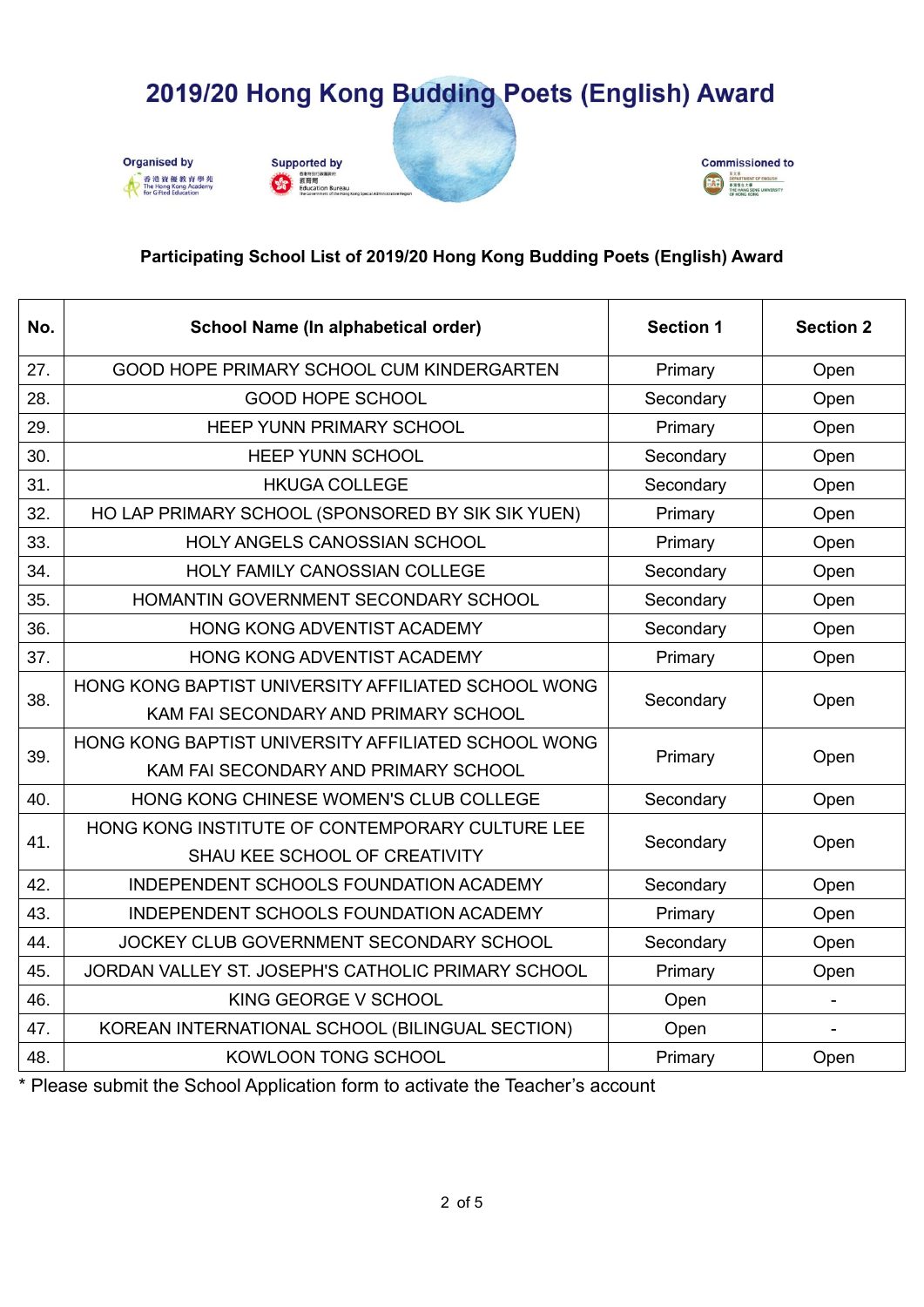







#### **Participating School List of 2019/20 Hong Kong Budding Poets (English) Award**

| No. | School Name (In alphabetical order)                | <b>Section 1</b> | <b>Section 2</b> |
|-----|----------------------------------------------------|------------------|------------------|
| 49. | KWOK TAK SENG CATHOLIC SECONDARY SCHOOL            | Secondary        | Open             |
| 50. | LAICHIKOK CATHOLIC PRIMARY SCHOOL                  | $N/A^*$          | $N/A^*$          |
| 51. | MA TAU CHUNG GOVERNMENT PRIMARY SCHOOL             | Primary          | Open             |
| 52. | MADAM LAU KAM LUNG SECONDARY SCHOOL OF MIU FAT     | Secondary        | Open             |
|     | <b>BUDDHIST MONASTERY</b>                          |                  |                  |
| 53. | MARYKNOLL CONVENT SCHOOL (SECONDARY SECTION)       | Secondary        | Open             |
| 54. | MARYMOUNT PRIMARY SCHOOL                           | Primary          | Open             |
| 55. | MARYMOUNT SECONDARY SCHOOL                         | Secondary        | Open             |
| 56. | <b>OBLATE PRIMARY SCHOOL</b>                       | Primary          | Open             |
| 57. | OUR LADY OF CHINA CATHOLIC PRIMARY SCHOOL          | Primary          | Open             |
| 58. | PO LEUNG KUK CHOI KAI YAU SCHOOL                   | $N/A^*$          | $N/A^*$          |
| 59. | PO LEUNG KUK CHOI KAI YAU SCHOOL                   | Primary          | Open             |
| 60. | PO LEUNG KUK WOMEN'S WELFARE CLUB WESTERN DISTRICT | Primary          | Open             |
|     | FUNG LEE PUI YIU PRIMARY SCHOOL                    |                  |                  |
| 61. | PUI CHING PRIMARY SCHOOL                           | Primary          | Open             |
| 62. | <b>QUALIED COLLEGE</b>                             | Secondary        | Open             |
| 63. | RHENISH CHURCH PANG HOK KO MEMORIAL COLLEGE        | Secondary        | Open             |
| 64. | S.K.H. CHAI WAN ST. MICHAEL'S PRIMARY SCHOOL       | Primary          | Open             |
| 65. | S.K.H. CHU OI PRIMARY SCHOOL                       | Primary          | Open             |
| 66. | S.K.H. LEE SHIU KEUNG PRIMARY SCHOOL               | Primary          | Open             |
| 67. | S.K.H. LI FOOK HING SECONDARY SCHOOL               | Secondary        | Open             |
| 68. | S.K.H. ST. JAMES' PRIMARY SCHOOL                   | Primary          | Open             |
| 69. | S.K.H. ST. PETER'S PRIMARY SCHOOL                  | Primary          | Open             |
| 70. | S.K.H. TIN WAN CHI NAM PRIMARY SCHOOL              | Primary          | Open             |
| 71. | S.K.H. TSING YI ESTATE HO CHAK WAN PRIMARY SCHOOL  | Primary          | Open             |
| 72. | SACRED HEART CANOSSIAN COLLEGE                     | Secondary        | Open             |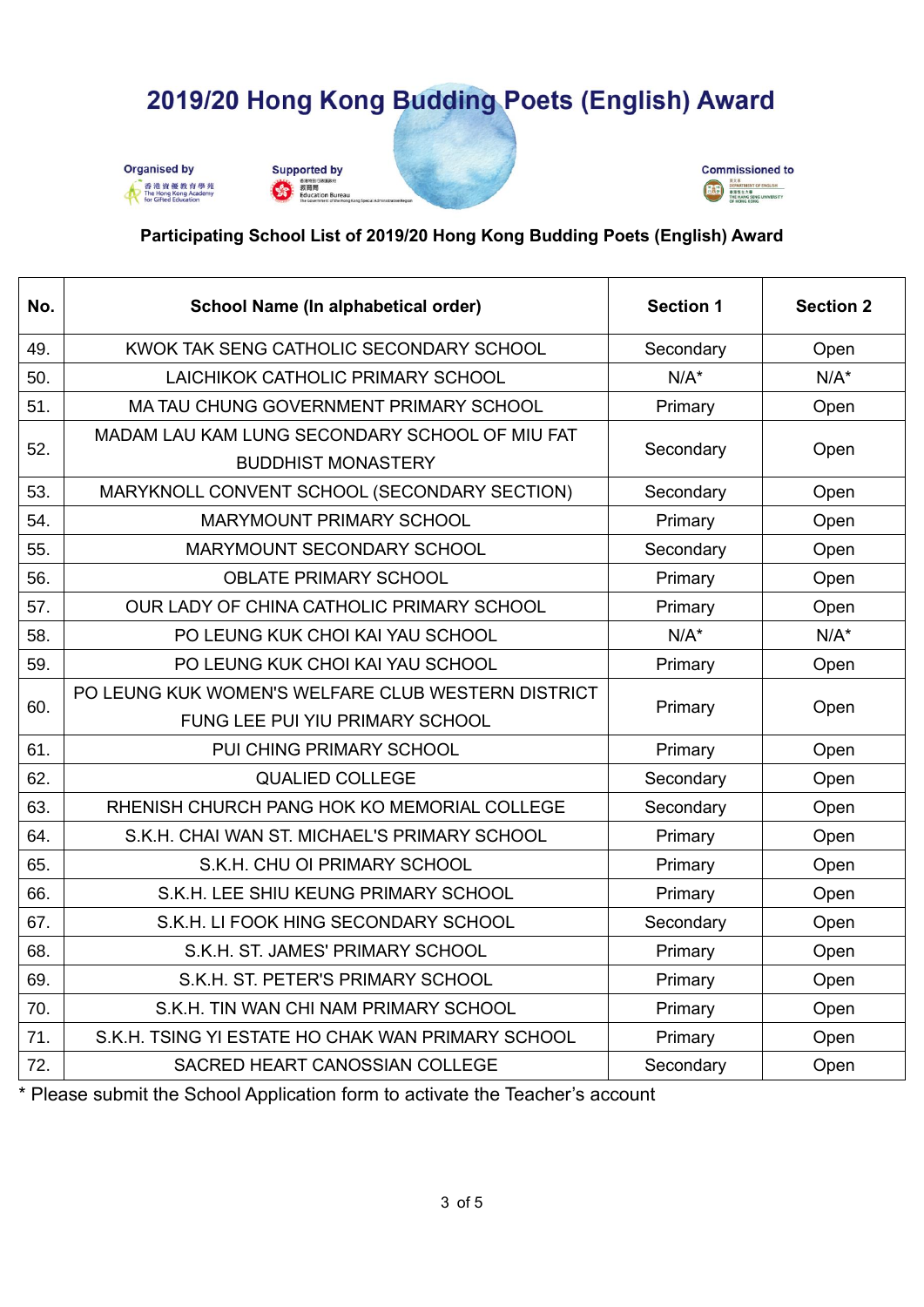







### **Participating School List of 2019/20 Hong Kong Budding Poets (English) Award**

| No. | School Name (In alphabetical order)                  | <b>Section 1</b>  | <b>Section 2</b> |
|-----|------------------------------------------------------|-------------------|------------------|
| 73. | SHANGHAI ALUMNI PRIMARY SCHOOL                       | Primary           | Open             |
| 74. | SHATIN TSUNG TSIN SECONDARY SCHOOL                   | Secondary         | Open             |
| 75. | SHENG KUNG HUI BISHOP BAKER SECONDARY SCHOOL         | Secondary         | Open             |
| 76. | SING YIN SECONDARY SCHOOL                            | Secondary         | Open             |
| 77. | SIR ELLIS KADOORIE (SOOKUNPO) PRIMARY SCHOOL         | Primary           | Open             |
| 78. | <b>ST CHARLES SCHOOL</b>                             | Primary           | Open             |
| 79. | ST. CLARE'S GIRLS' SCHOOL                            | Secondary         | Open             |
| 80. | ST. MARGARET'S CO-EDUCATIONAL ENGLISH SECONDARY      | Secondary         | Open             |
|     | AND PRIMARY SCHOOL                                   |                   |                  |
| 81. | ST. MARGARET'S CO-EDUCATIONAL ENGLISH SECONDARY      | Primary           | Open             |
|     | AND PRIMARY SCHOOL                                   |                   |                  |
| 82. | ST. MARY'S CANOSSIAN COLLEGE                         | Secondary         | Open             |
| 83. | ST. MARY'S CANOSSIAN SCHOOL                          | Primary           | Open             |
| 84. | ST. PAUL'S CO-EDUCATIONAL COLLEGE PRIMARY SCHOOL     | Primary           | Open             |
| 85. | ST. PAUL'S CONVENT SCHOOL                            | Secondary         | Open             |
| 86. | ST. PAUL'S PRIMARY CATHOLIC SCHOOL                   | Primary           | Open             |
| 87. | ST. PETER'S CATHOLIC PRIMARY SCHOOL                  | Primary           | Open             |
| 88. | ST. STEPHEN'S GIRLS' PRIMARY SCHOOL                  | Primary           | Open             |
| 89. | STEWARDS POOI KEI PRIMARY SCHOOL                     | Primary           | Open             |
| 90. | TAI PO METHODIST SCHOOL                              | Primary           | Open             |
| 91. | <b>TAK SUN SCHOOL</b>                                | Primary           | Open             |
| 92. | THE CHURCH OF CHRIST IN CHINA KEI CHI SECONDARY      | Secondary<br>Open |                  |
|     | <b>SCHOOL</b>                                        |                   |                  |
| 93. | THE CHURCH OF CHRIST IN CHINA KEI WAI PRIMARY SCHOOL | $N/A^*$           | $N/A^*$          |
| 94. | THE CHURCH OF CHRIST IN CHINA TAI O PRIMARY SCHOOL   | Primary           | Open             |
| 95. | THE EVANGELICAL LUTHERAN CHURCH OF HONG KONG YUEN    | Secondary         | Open             |
|     | LONG LUTHERAN SECONDARY SCHOOL                       |                   |                  |
| 96. | THE HONG KONG CHINESE CHRISTIAN CHURCHES UNION       |                   |                  |
|     | <b>LOGOS ACADEMY</b>                                 | Primary           | Open             |